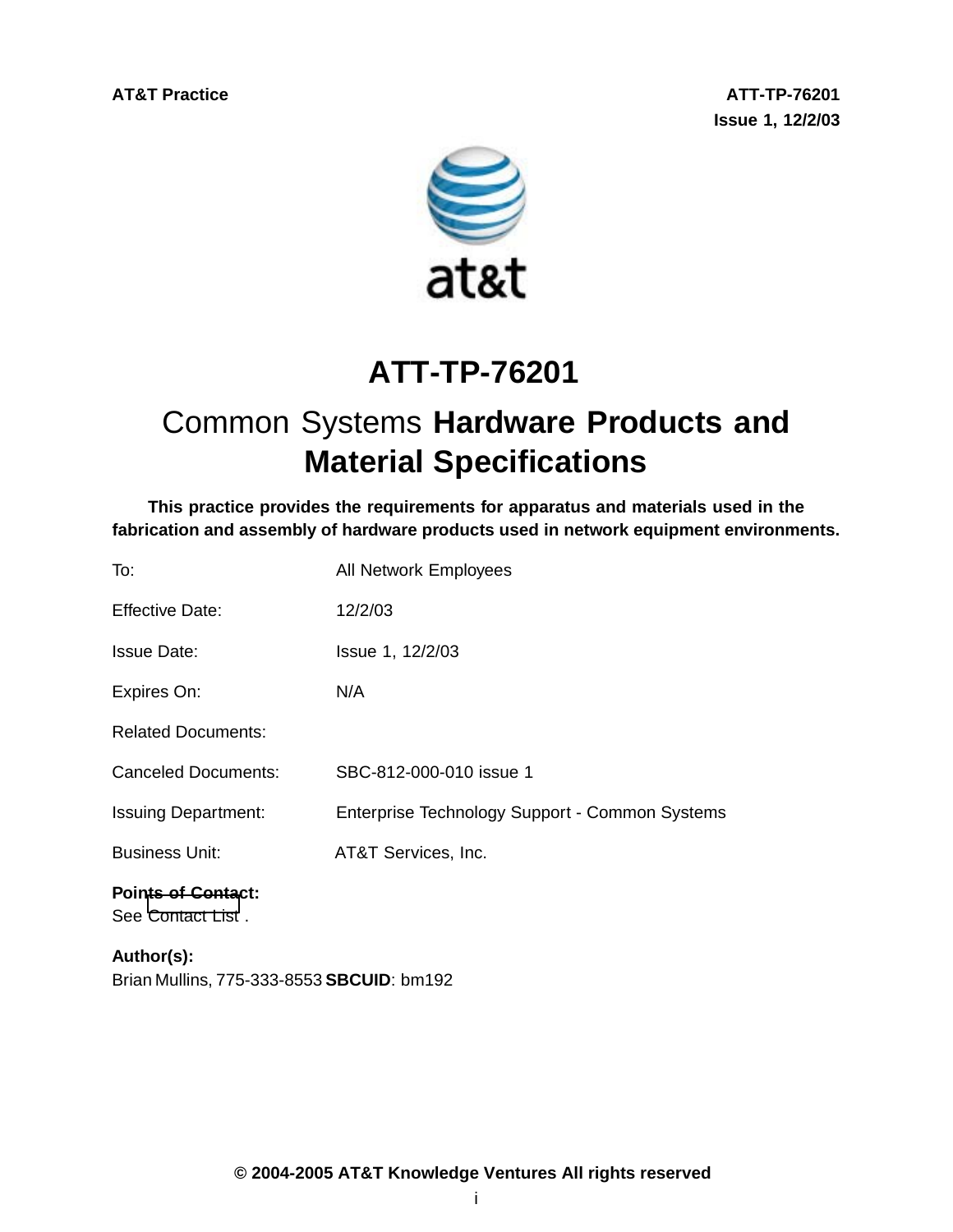|    | <b>AT&amp;T Practice</b>       |                              |                                         | ATT-TP-76201            |  |
|----|--------------------------------|------------------------------|-----------------------------------------|-------------------------|--|
|    |                                |                              |                                         | <b>Issue 1, 12/2/03</b> |  |
|    |                                | <b>Table of Contents</b>     |                                         |                         |  |
|    |                                | <b>INTRODUCTION</b>          |                                         | 1                       |  |
| 1. |                                |                              | <b>REASON FOR REISSUE</b>               | 1                       |  |
| 2. |                                | <b>APPLICATION</b>           |                                         | 1                       |  |
| 3. |                                |                              | <b>MATERIAL SPECIFICATIONS</b>          | 1                       |  |
|    | 3.1.                           | Metal                        |                                         | 1                       |  |
| 4. |                                | <b>FINISH SPECIFICATIONS</b> | $\overline{4}$                          |                         |  |
|    | 4.1.                           | General                      |                                         | $\overline{4}$          |  |
|    |                                |                              | 4.1.1. Health and Safety Considerations | $\overline{4}$          |  |
|    | 4.2.                           |                              | <b>Painted Finishes</b>                 | 5                       |  |
|    |                                | 4.2.1.                       | <b>Approved Painted Finishes</b>        | 6                       |  |
|    |                                |                              | 4.3. Electroplated Finishes             | $\overline{7}$          |  |
|    |                                | 4.3.1.                       | <b>Approved Finishes</b>                | 8                       |  |
| 5. |                                |                              | THREADED FASTENERS                      | 8                       |  |
| 6. | <b>RELATED DOCUMENTS</b><br>10 |                              |                                         |                         |  |
| 7. |                                |                              | <b>ACKNOWLEDGEMENTS</b>                 | 10                      |  |
| 8. |                                | <b>CONTACT LIST</b>          |                                         | 10                      |  |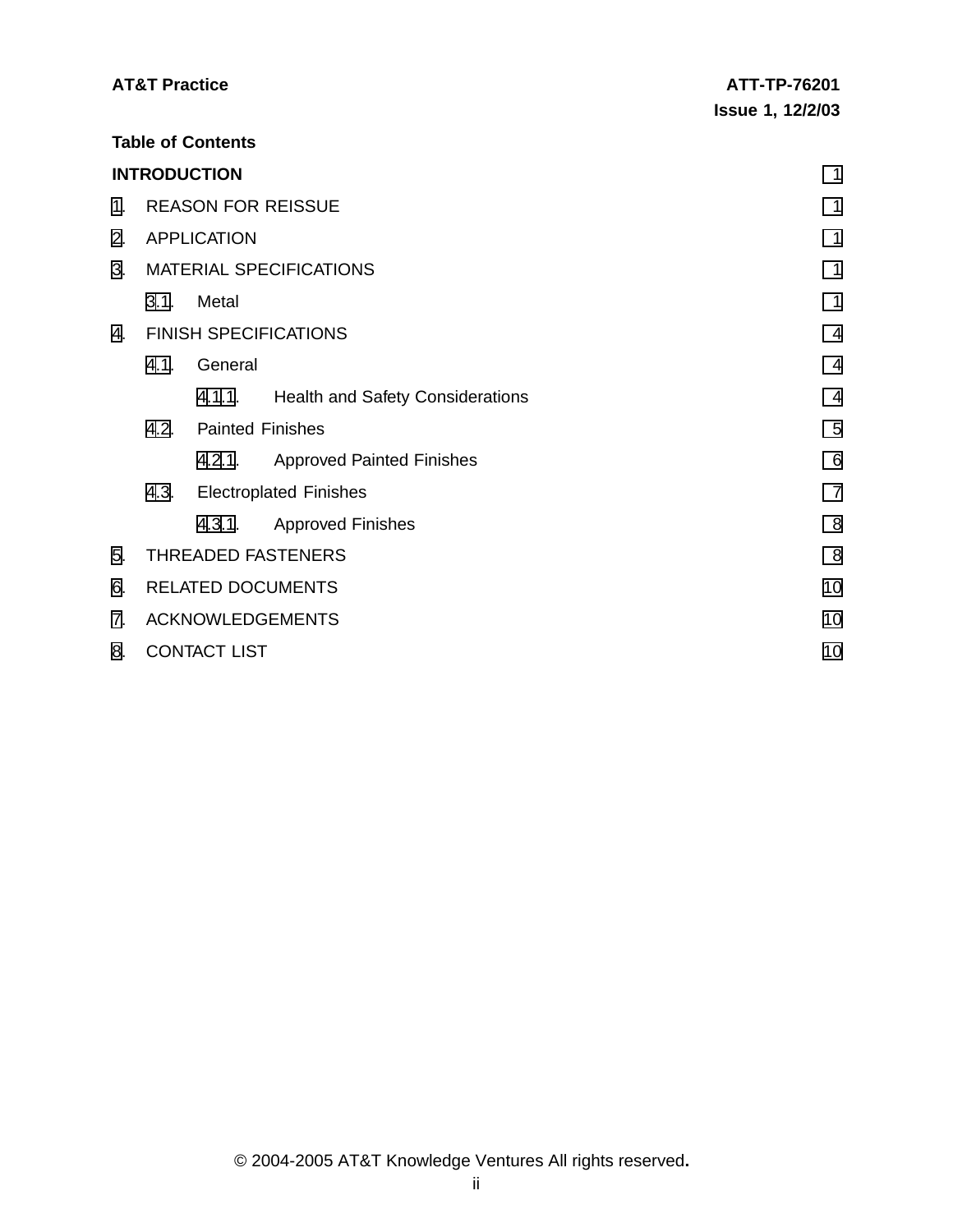# **INTRODUCTION**

The primary purpose of this practice is to establish the default product/material requirements for suppliers of hardware products. The secondary purpose of this section is to provide a means of communicating those requirements in product specifications using generic terminology. For the purpose of this section hardware products are defined as:

"Non-circuit products used in network equipment environments"

# **[1](#page-2-0). REASON FOR REISSUE**

| <b>Issue</b><br><b>Number</b> | Date<br><b>Modified</b> | <b>Brief Description of Changes</b>      | Author |
|-------------------------------|-------------------------|------------------------------------------|--------|
|                               | 12/2/03                 | Renumbered from SBC-812-000-010 issue 1. | bm1924 |

# **[2](#page-2-0). APPLICATION**

This practice should be referenced in hardware product specifications to ensure commonality among hardware products obtained from multiple suppliers and to minimize the material requirements content of technical publications. Accordingly, a general note similar to the below should be included at the beginning of product requirements documentation.

"Refer to TP76201 Common Systems Hardware Products And Material Specifications for material and fabrication information applicable to hardware products referenced herein."

This practice should also be used as a materials reference when it is necessary to purchase hardware products locally to supplement those furnished for a particular network installation job.

### **[3](#page-2-0). MATERIAL SPECIFICATIONS**

#### **[3.1](#page-2-0). Metal**

This part covers the material requirements for metals used to fabricate hardware products. This part may be used to determine the acceptability of commercially available hardware products based on the materials used in the product.

### <span id="page-2-0"></span> **© 2004-2005 AT&T Knowledge Ventures All rights reserved.**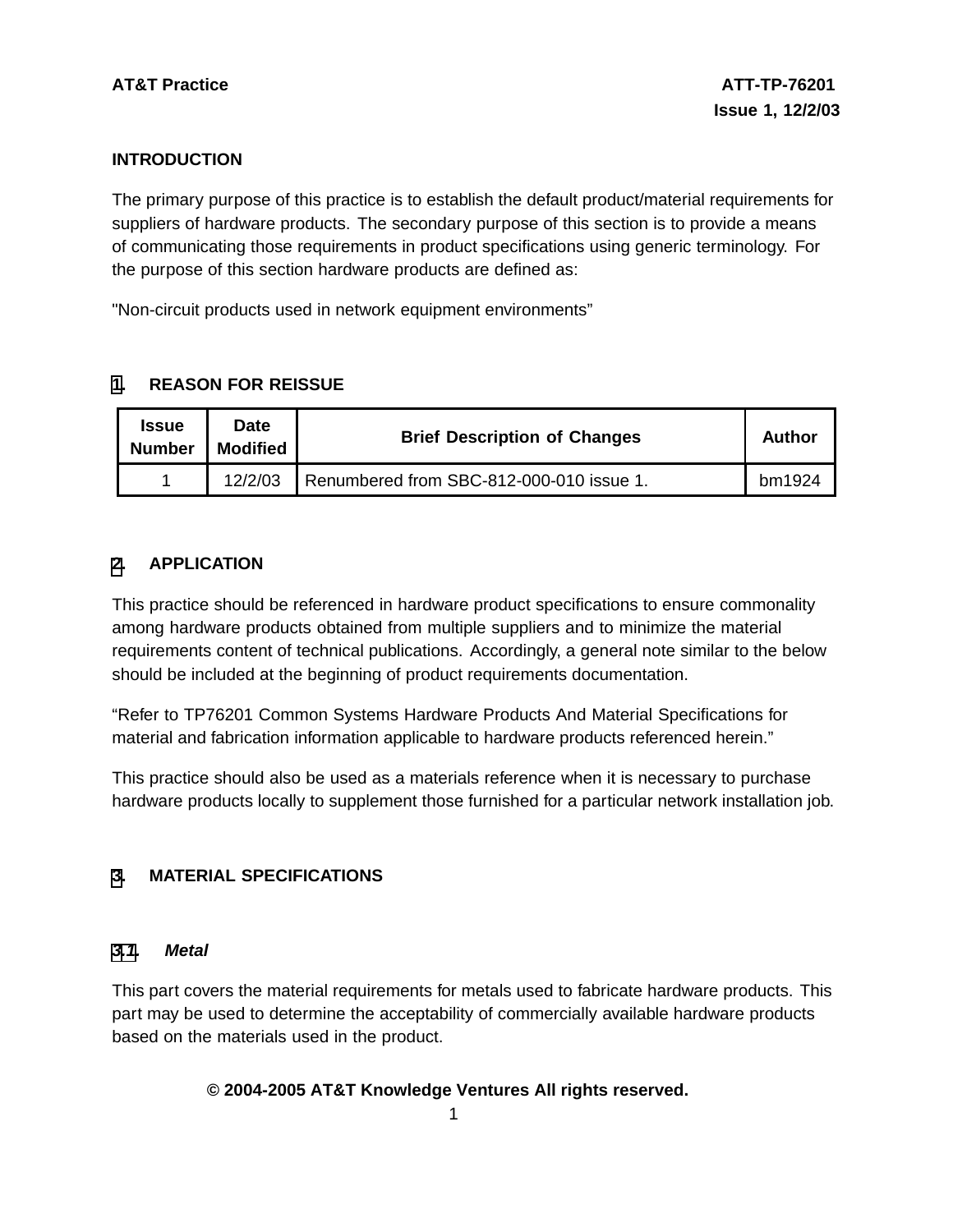**QUALITY**: Personnel safety in the handling of metal products is a prime concern. All metal products shall be free of sharp edges and burrs created by the product fabrication process. Sharp edges which are inherent to the material used, or the shape in which it is formed, are acceptable unless otherwise specified in product specifications. Welding of steel parts shall be done with welding materials and methods metallurgically compatible with the materials being welded.

**TOLERANCES:** Tolerances of  $\pm$  0.03 inches (1/32) are considered standard for shapes and hole locations in materials 3/16" and greater in thickness unless otherwise specified in product fabricating information. Standard tolerances for sheet metal products less then 3/16" thick are  $\pm$  0.02 inches for dimensions carried to the second decimal place, and  $\pm$  0.01 inches for dimensions carried to the third decimal place unless otherwise specified in product fabricating information. The standard tolerance for hole sizes is  $\pm$  0.015 inches (1/64) unless otherwise specified in product fabricating information.

**DIMENSIONS**: Decimal inches are used to specify product fabricating information. Whole and fractional inches are used to specify the material thickness of products to be fabricated from stock which is commonly referenced using whole and fractional inch numbers (1/8" Steel Sheet, 3/8" Steel Bar, etc.). The "gauge" equivalent of a material's decimal thickness is used to specify the material thickness of products to be fabricated from stock commonly referred to as sheet metal.

Form Steel Sheet and Strip Products Designation Thickness Width Gauge Thick Gauge Thick BAR ³3/16" Dia. - 10 0.135 18 0.05 BAR ³3/16" <3-1/2" 11 0.12 20 0.04 PLATE ³3/16" ³3-1/2" 12 0.105 22 0.03 SHEET <3/16" ³3-1/2" 14 0.075 24 0.024 STRIP <3/16" <3-1/2" 16 0.06

**MATERIAL FORMS**: The below forms of material shall be used in hardware product specifications to describe the material the products are to be fabricated from.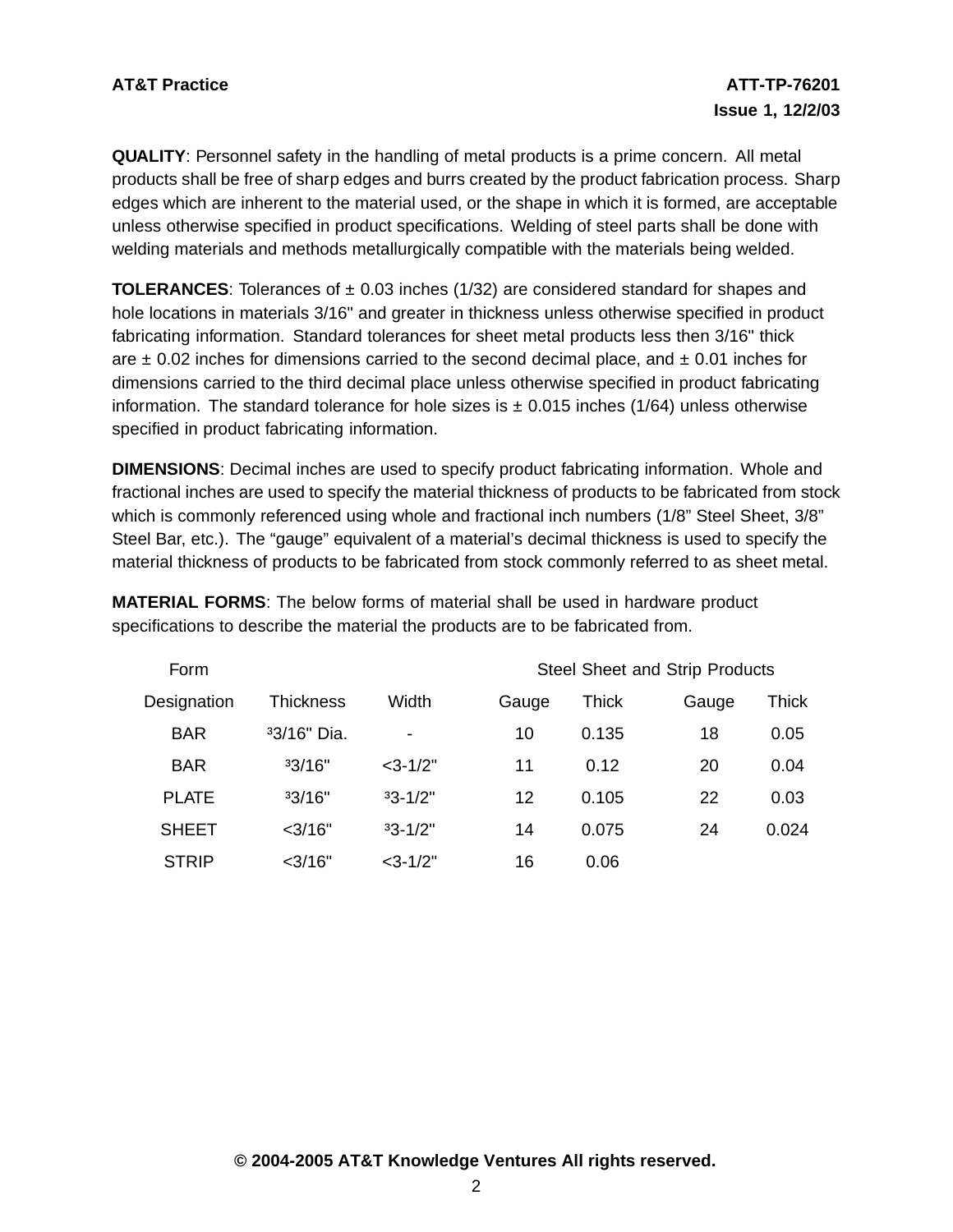**BENDING**: Bends in material are considered to be 90 degrees unless otherwise specified in product fabricating information. The below maximum radii of bends are considered standard for the thickness of material indicated:

| Radius     | <b>Material Thickness</b>                      |
|------------|------------------------------------------------|
| 0.13(1/8)  | 30.187 inches (3/16)                           |
| 0.06(1/16) | $>0.06$ and $< 0.187$ (No. 15 through 7 gauge) |
| 0.03(1/32) | £0.06 (No.16 gauge through 24 gauge)           |

The following material specifications are the minimum requirements for steel products.

| <b>Material Specification</b> | <b>Typical Product Line</b>                                                                           |  |
|-------------------------------|-------------------------------------------------------------------------------------------------------|--|
| ASTM A36                      | Bars, plate, sheet and strip steel; bent bolts and threaded rods.                                     |  |
| (low carbon)                  |                                                                                                       |  |
| ASTM A120                     | Pipe.                                                                                                 |  |
| ASTM A325                     | Hex nuts for bolts 33/8-inch diameter.                                                                |  |
| (medium carbon)               |                                                                                                       |  |
| ASTM A513                     | Square and round tubing.                                                                              |  |
| (low carbon)                  |                                                                                                       |  |
| ASTM A563 Grade A             | Hex nuts for bolts $\langle 3/8 \cdot$ inch diameter.                                                 |  |
| (low carbon)                  |                                                                                                       |  |
| SAE J429 Grade 2              | Headed bolts, screws and washers in general (non-seismic or                                           |  |
| (low carbon implied)          | structural applications).                                                                             |  |
| SAE J429 Grade 5              | Headed bolts, screws and washers in diameters 33/8-inches for<br>applications in seismic zones 3 & 4. |  |
| (medium carbon implied)       |                                                                                                       |  |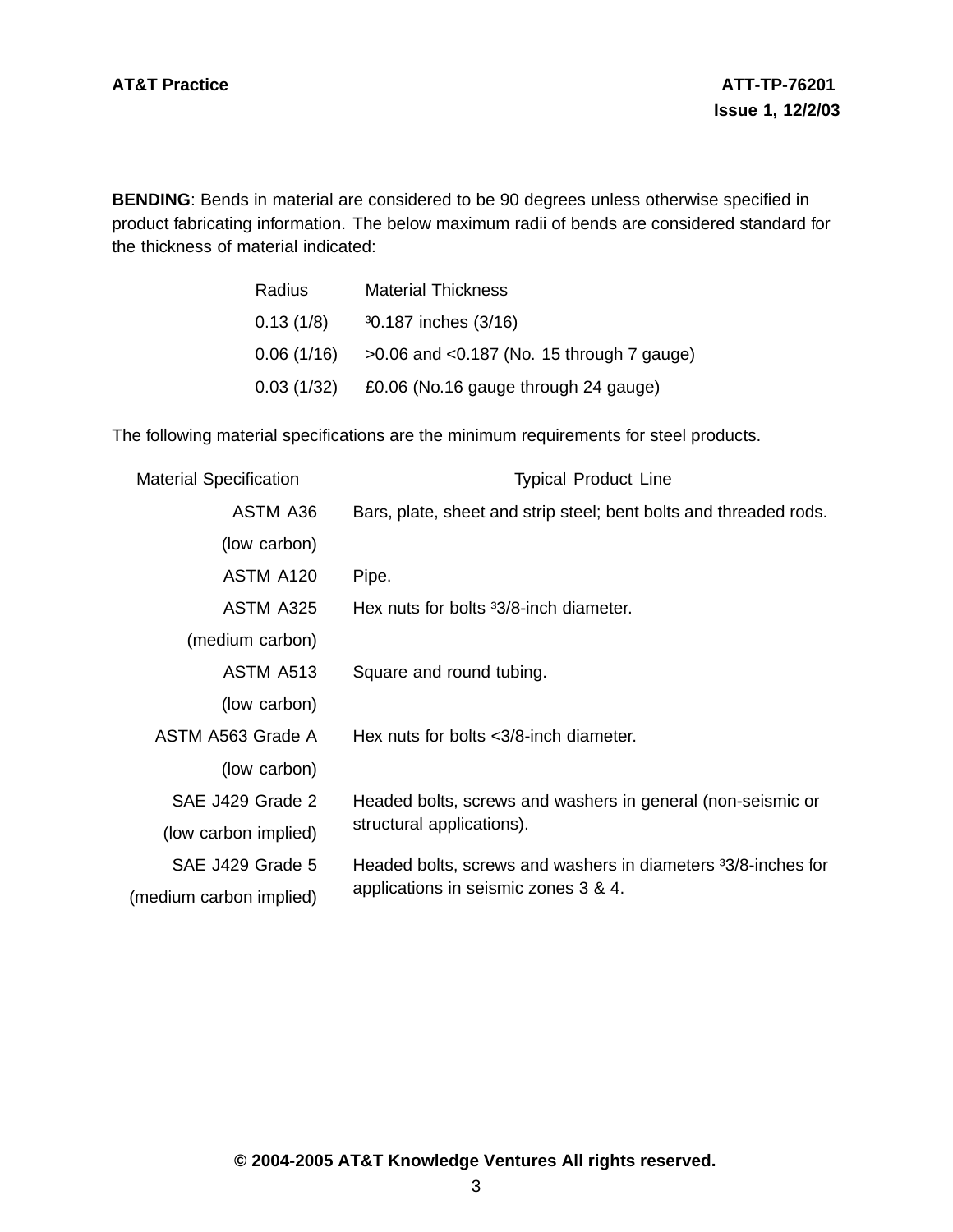### **[4](#page-5-0). FINISH SPECIFICATIONS**

#### **[4.1](#page-5-0). General**

This part covers painted and plated finishes to be used with hardware products. Generally, painted finishes apply to hardware products, and plated finishes apply to hardware attachment components and to threaded fasteners and their associated nuts and washers. The finish requirements contained in this part are intended to minimize the maintenance of hardware products after their installation, and to continue with reasonable continuity the aesthetics of equipment environments already established in network equipment environments. This part may be used as reference for qualifying equipment supplier products for application in network facilities. In such cases, the intentions of this part, not the requirements themselves should be used for the acceptance or rejection of product finishes. The following are considered good commercial practices and apply to hardware products without specific mention in product specifications:

- A. Product surfaces shall be free of scale, foreign material, and clean but otherwise may be unprepared prior to finish application.
- B. Finishes shall be uniform in appearance in as much as the finish material allows.
- C. Minor nicks or scratches that are not in conspicuous places may be touched up with a material suitable to the appearance and purpose of the finish.
- D. A product's surface or finish undercoating shall not be visible through the final finish.
- E. Edges of holes, cut edges and sharp corners of product surfaces are exempt from finish thickness requirements.
- F. Products shall be packaged in a manner that protects the finish from damage during normal shipping and handling routines

### [4.1.1](#page-5-0). Health and Safety Considerations

<span id="page-5-0"></span>All finishes applied to products used by AT&T affiliates shall comply with applicable regulations governing the handling and use of toxic materials. If a finish, the materials used in a finish, or the process required to obtain a finish does not comply with applicable health and safety regulations the finish shall be considered an invalid requirement or specification for a product and the purposes of this part.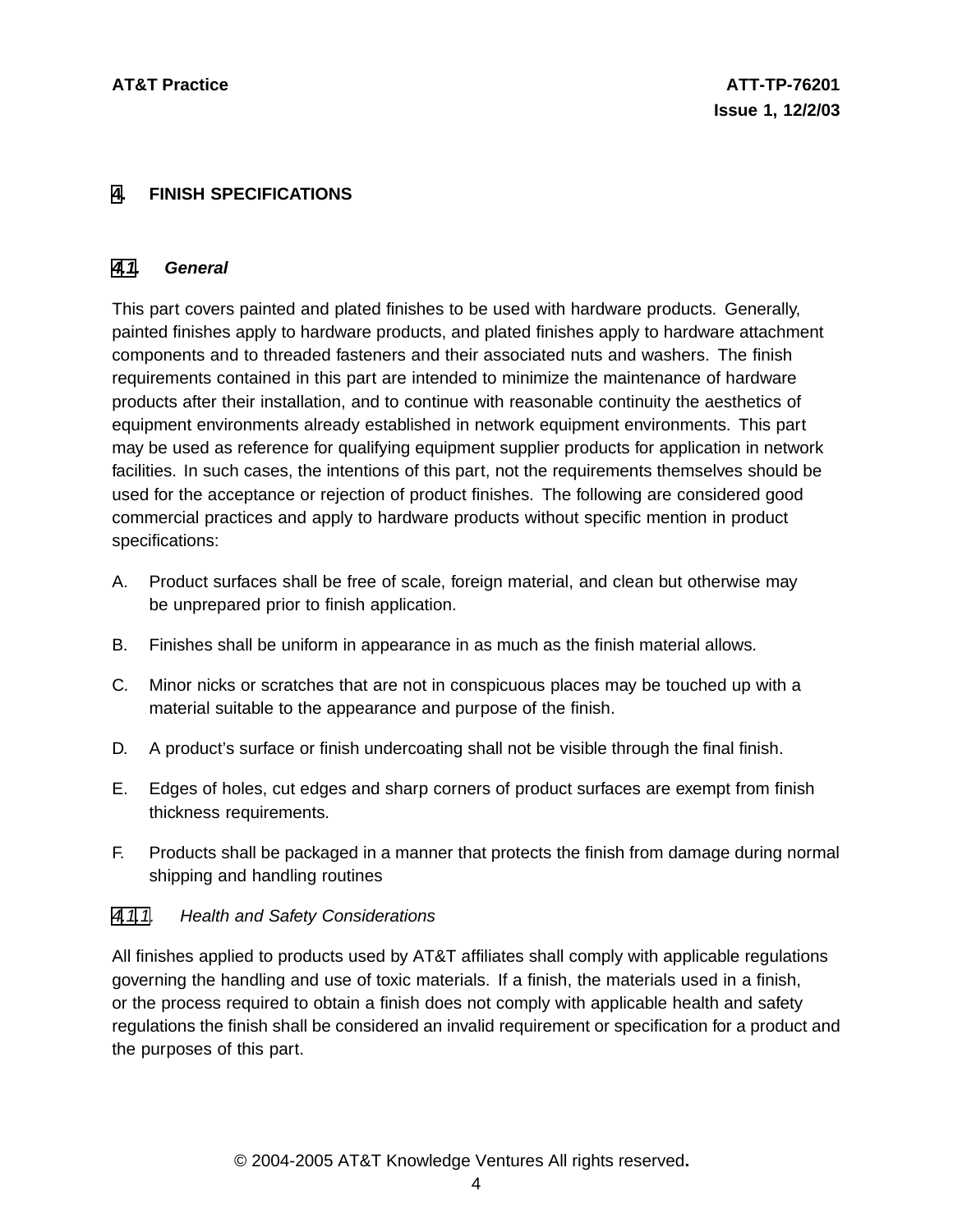Product suppliers shall assume the responsibility for applicable regulation compliance for the materials and processes required to obtain the finishes covered herein.

### **[4](#page-5-0)[.2](#page-6-0). Painted Finishes**

In addition to the finish requirements stated under the above General heading, painted finishes shall be in accordance with the below. If a product is to have a paint finish that differs form those listed the finish requirement(s) shall be explicitly specified in the product's requirements documentation.

**MATERIAL**: High solids enamel is the standard finish material for painted finishes. The material may be baking or polyurethane enamel depending on the drying method used for the finish. The powder coating finish process is an acceptable alternative to the high solids solvent based paint finish process. Generally, the use of solvent based paints or the powder coating process is a business decision made by the product supplier.

**THICKNESS**: A film thickness of 0.0008 inches (minimum), after application and drying, is considered standard for solvent based paint finishes. A thickness of 0.0008 is generally considered met when two coats of paint are applied and the underlying product surface or finish undercoating cannot be seen. The determining factor of whether a finish is sufficiently thick is its ability to hide what is painted.

**TEXTURE**: A finish that is smooth and free of dirt and grit, and does not show objectionable orange peel or other surface unevenness is considered standard for hardware products in general. Textured paint finishes are acceptable for equipment framework assemblies and framework related hardware products.

**GLOSS**: In accordance with ASTM specification D523, a gloss measurement of 55 degrees, ± 5 degrees, is considered the standard finish sheen without mention for hardware products. Non standard but acceptable paint sheens are SEMIGLOSS (25 degrees, ± 5 degrees), and FLAT (6 degrees). The application of a non standard sheen shall be specified in product requirements documentation when they are required. Textured finishes should have an approximate 10 degree of gloss.

<span id="page-6-0"></span>**DRYING:** Finishes may be air dried or baked providing the proper finish material for the method of drying is used.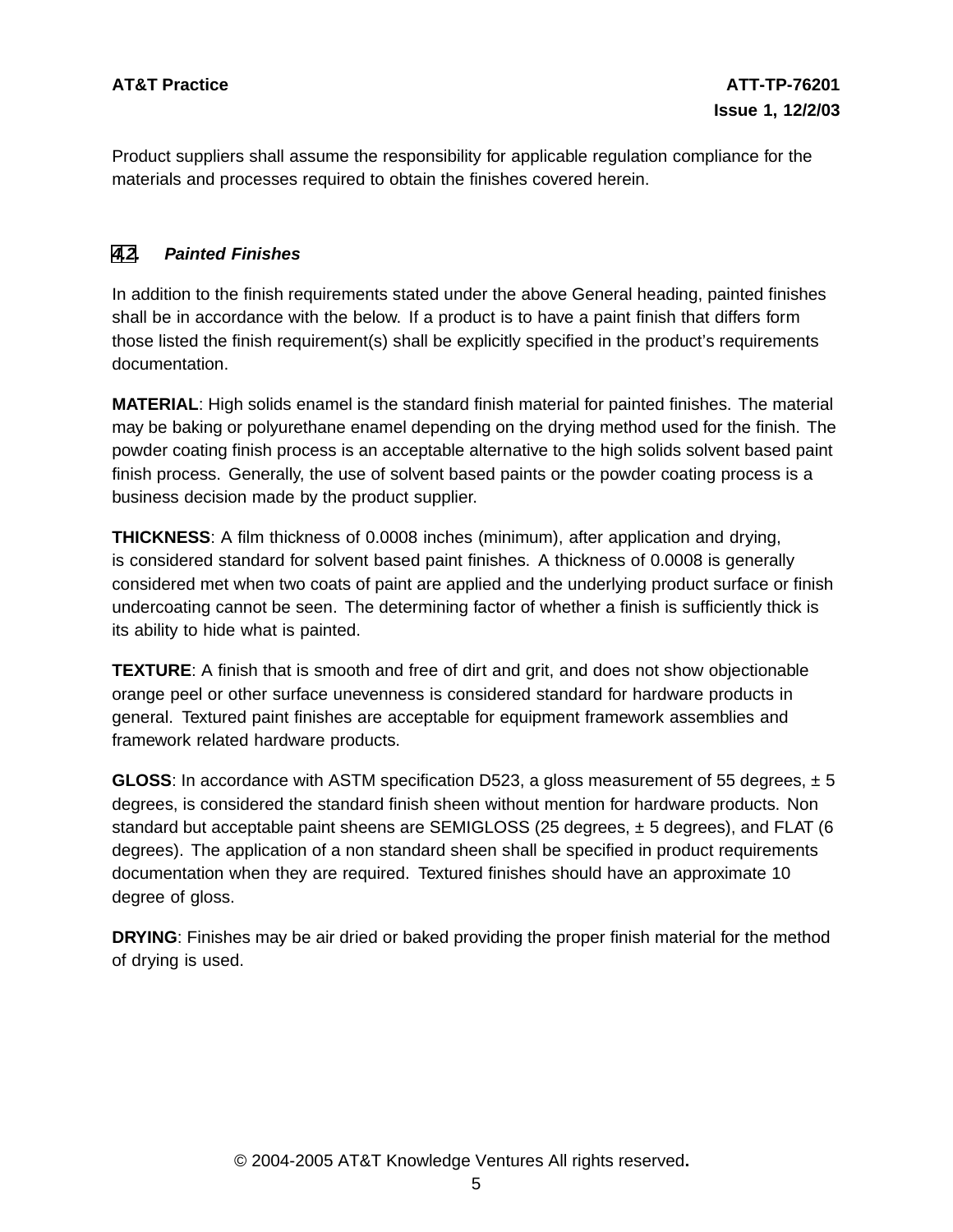**METHOD OF SPECIFYING**: The word ENAMEL preceded by a color is used with product specifications to specify a painted or powder coated finish.

Example: FINISH - Gray Enamel (gloss sheen is implied, solvent based or powder coating).

**NOTE:** The product color shall be preceded by the word FLAT or SEMIGLOSS when a non-standard sheen is required.

#### [4](#page-5-0)[.2](#page-6-0)[.1](#page-7-0). Approved Painted Finishes

Table A lists the standard colors approved for application on hardware products. The colors are listed by the generic designation that will be referenced in product specifications. A finish materials supplier is listed for references purposes only to assist with color shade identification and finish procurement if applicable. The materials for all paint codes listed were in compliance with known health and safety regulations in affect at the time of their inclusion herein.

The grouping of different paint codes under the same generic headings in Table A does not mean the colors are exact matches visually, however, the colors are similar enough visually for network equipment environment applications. When visual color matching of hardware products is required, the products shall be obtained from a single supplier, or it shall be stipulated in product specifications that:

- A. Only a certain paint manufacturer's product code shall be used, or
- <span id="page-7-0"></span>B. That the color shall equal a common reference such as a Federal Standard 595A color.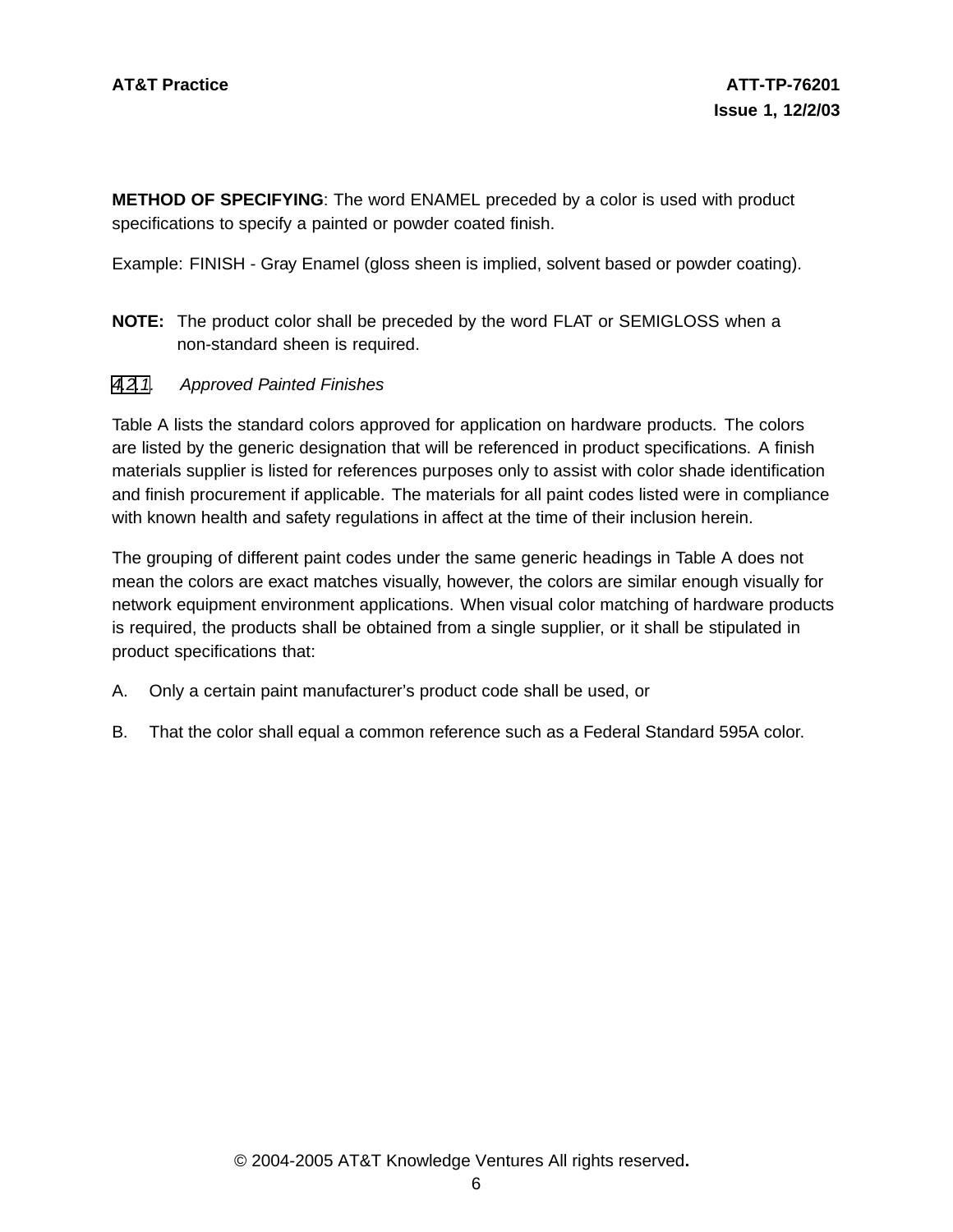| Table A                             |              |                           |                                               |  |  |
|-------------------------------------|--------------|---------------------------|-----------------------------------------------|--|--|
| Color Desig.                        | Color Code   | Description               | Source                                        |  |  |
|                                     | 6407-3784    | Polyurethane Enamel       |                                               |  |  |
| <b>Gray Enamel</b>                  | 1108-4229    | <b>Gray Baking Enamel</b> |                                               |  |  |
|                                     | 2208-4229    | Gray Aerosol Touch-Up     |                                               |  |  |
|                                     | 6409-13591-X | Polyurethane Enamel       |                                               |  |  |
| Yellow Enamel                       | T209-YL01    | <b>Powder Coating</b>     |                                               |  |  |
| <b>Gray Textured</b>                | P141-GR85    | Powder Coating            | <b>Cardinal Industrial</b><br><b>Finishes</b> |  |  |
| <b>Putty Textured</b>               | C241-BG218   | Powder Coating (ADC)      |                                               |  |  |
| Lt. Blue Textured                   | P041-BL21    | Powder Coating (Lucent)   |                                               |  |  |
| <b>Brown Textured</b>               | C241-BR35    | Powder Coating (NTI)      |                                               |  |  |
| T209-YL01<br><b>Yellow Textured</b> |              | Powder Coat with additive |                                               |  |  |
| White                               | P003-WH37    | <b>Powder Coating</b>     |                                               |  |  |

# **[4](#page-5-0)[.3](#page-8-0). Electroplated Finishes**

Electroplated finishes consist of coatings on metal surfaces. Mechanical plating is NOT an acceptable coating under this specification. It is not anticipated that hardware suppliers will be directly involved with the plating of products, however, it is the responsibility of product suppliers to insure electroplated finishes comply with these requirements.

In addition to the good commercial practices listed under Finishes/General, electroplated finishes of products shall be in accordance with the following:

- A. The plated coating shall have the characteristic color of the electrodeposited metal and shall have a uniform appearance insofar as the basic metal allows.
- B. Coatings shall be free of blisters and peeled areas.
- C. Coatings shall be substantially free from any defects.
- <span id="page-8-0"></span>D. A slight darkening of electroplated coatings with age is to be expected, and is acceptable.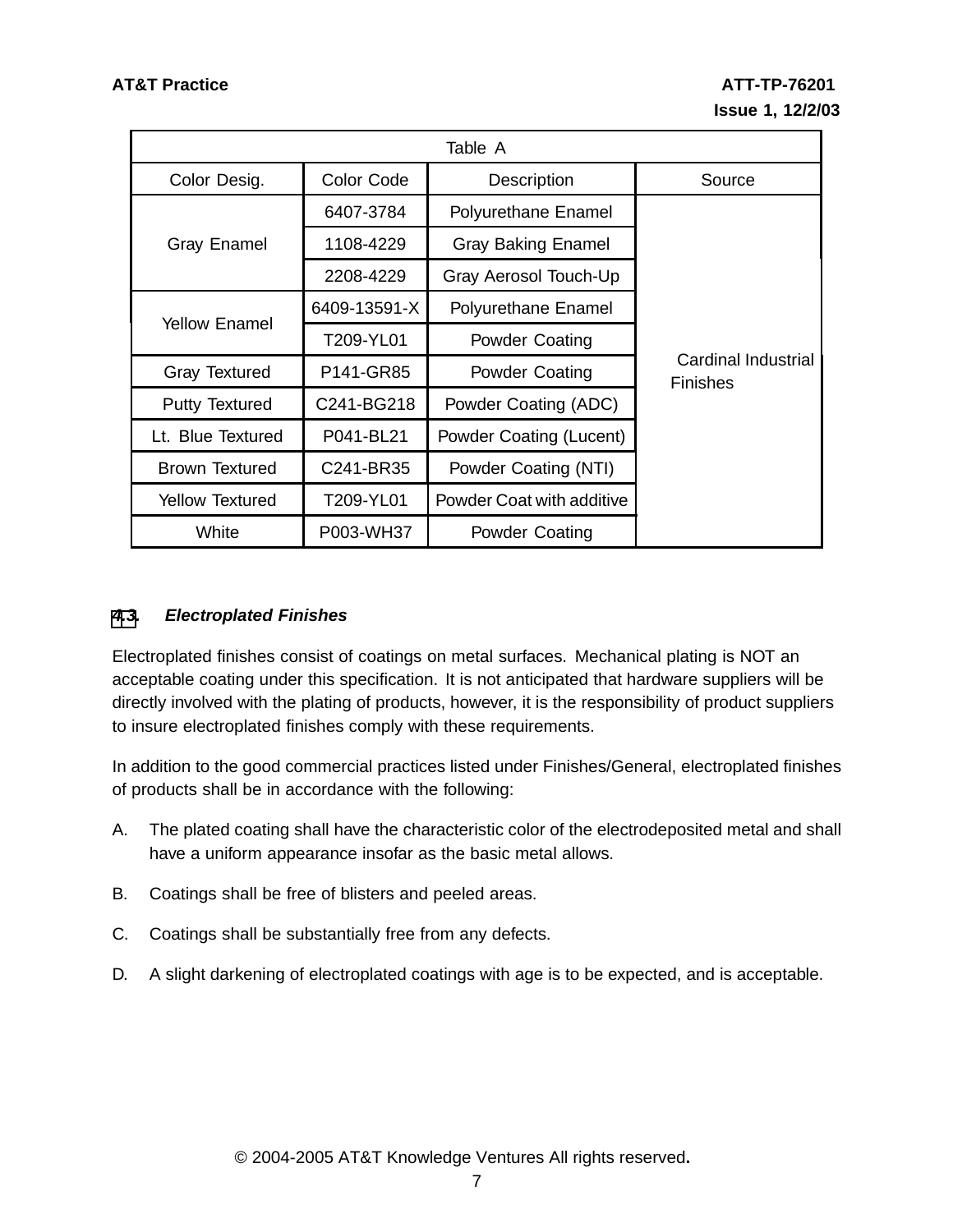### [4](#page-5-0)[.3](#page-8-0)[.1](#page-9-0). Approved Finishes

Listed below are the standard coatings approved for application on hardware products. The coatings are listed by the generic designation that will be referenced in product specifications.

| Coating Designation | <b>Coating Specification</b>                          |
|---------------------|-------------------------------------------------------|
| Zinc                | ASTM-B-633 Class III with a yellow iridescent coating |

### **[5](#page-9-0). THREADED FASTENERS**

This part provides the requirements for threaded fasteners used in network facilities in general. The requirements contained in this part are implied and do not require specific mention in product specifications.

**THREADS**: Threaded fasteners shall have the below American Standard Unified Course (UNC) threads with a fit tolerance of 2A for male and 2B for female threads.

| Fastener Dia.   |     | No.10 No.12 | $1/\Delta$ | 3/8 | 1/2 | 5/8 |
|-----------------|-----|-------------|------------|-----|-----|-----|
| Threads Per In. | -24 |             |            |     | -13 |     |

**THREAD LENGTH**: Thread lengths shall be a minimum of 2-1/2 times the diameter of the fastener for screws and bolts, and the entire length of studs and threaded rods. Thread lengths of bent bolts shall be as specified in product specifications.

**SCREWS**: Threaded fasteners smaller than 1/4-inch in diameter shall be Phillips drive round head machine screws (RHMS).

**BOLTS**: Threaded fasteners 1/4-inch and larger in diameter shall be hexagon head cap screws (HHCS).

**LAG SCREWS**: Hexagon head lag screws are preferred, square head lag screws are acceptable.

<span id="page-9-0"></span>**NUTS**: The nuts for threaded fasteners shall be heavy type hexagon nuts having the below general characteristics. Regular hex nuts may be furnished with threaded fasteners smaller than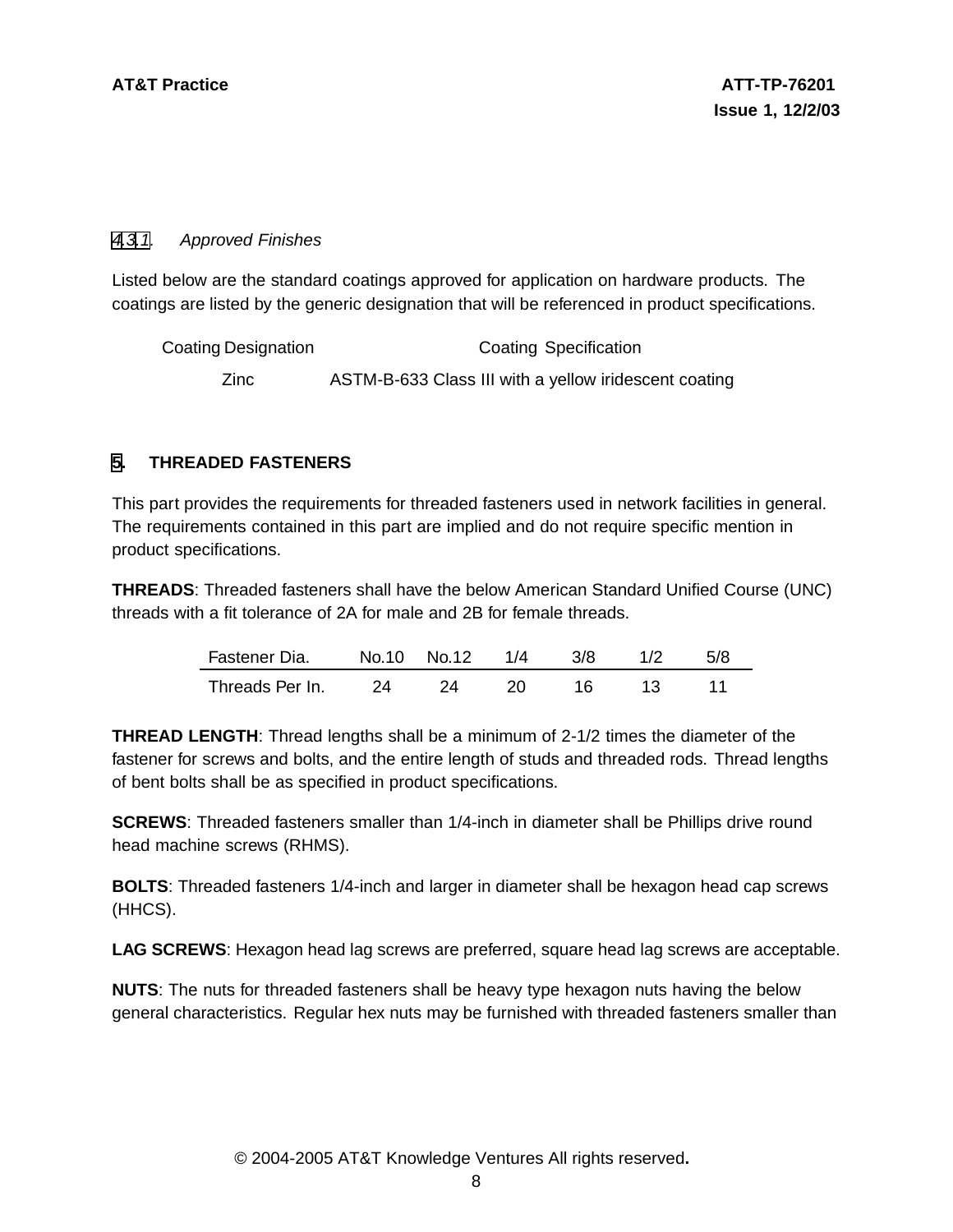1/4-inch unless otherwise specified in product specifications. Listed below are the nominal dimensions of hex nuts.

| <b>Regular Nuts</b> |        |              |             | <b>Heavy Nuts</b> |              |
|---------------------|--------|--------------|-------------|-------------------|--------------|
| Thread              | Across |              | Thread      | Across            |              |
| <b>Size</b>         | Flat   | <b>Thick</b> | <b>Size</b> | Flat              | <b>Thick</b> |
| No.8                | 11/32  | 1/8          | $1/4 - 20$  | 1/2               | 15/64        |
| No.10               | 3/8    | 1/8          | $3/8 - 16$  | 11/16             | 23/64        |
| No.12               | 7/16   | 1/4          | $1/2 - 13$  | 7/8               | 31/64        |
| $1/4 - 20$          | 7/16   | 13/64        | $5/8 - 11$  | $1 - 1/16$        | 39/64        |
| $3/8 - 16$          | 11/16  | 5/16         |             |                   |              |
| $1/2 - 13$          | 13/16  | 27/64        |             |                   |              |
| $5/8 - 11$          | 1"     | 17/32        |             |                   |              |

# **STUDS, THREADED RODS, BENT BOLTS**: Rolled threads are implied.

**PLAIN WASHERS**: Flat round Type A with an approximate SAE (narrow) pattern. Listed below are the nominal sizes of the various plain washer sizes.

|  |                       | Size I.D. O.D. Thick |  | Size I.D. O.D. Thick  |  |
|--|-----------------------|----------------------|--|-----------------------|--|
|  | No.10 7/32 1/2 3/64   |                      |  | 3/8 13/32 13/16 1/16  |  |
|  | No.12 1/4 9/16 3/64   |                      |  | 7/16 15/32 59/64 1/16 |  |
|  | 1/4 9/32 5/8 1/16     |                      |  | 1/2 17/32 1-1/16 3/32 |  |
|  | 5/16 11/32 11/16 1/16 |                      |  | 5/8 21/32 1-5/16 3/32 |  |